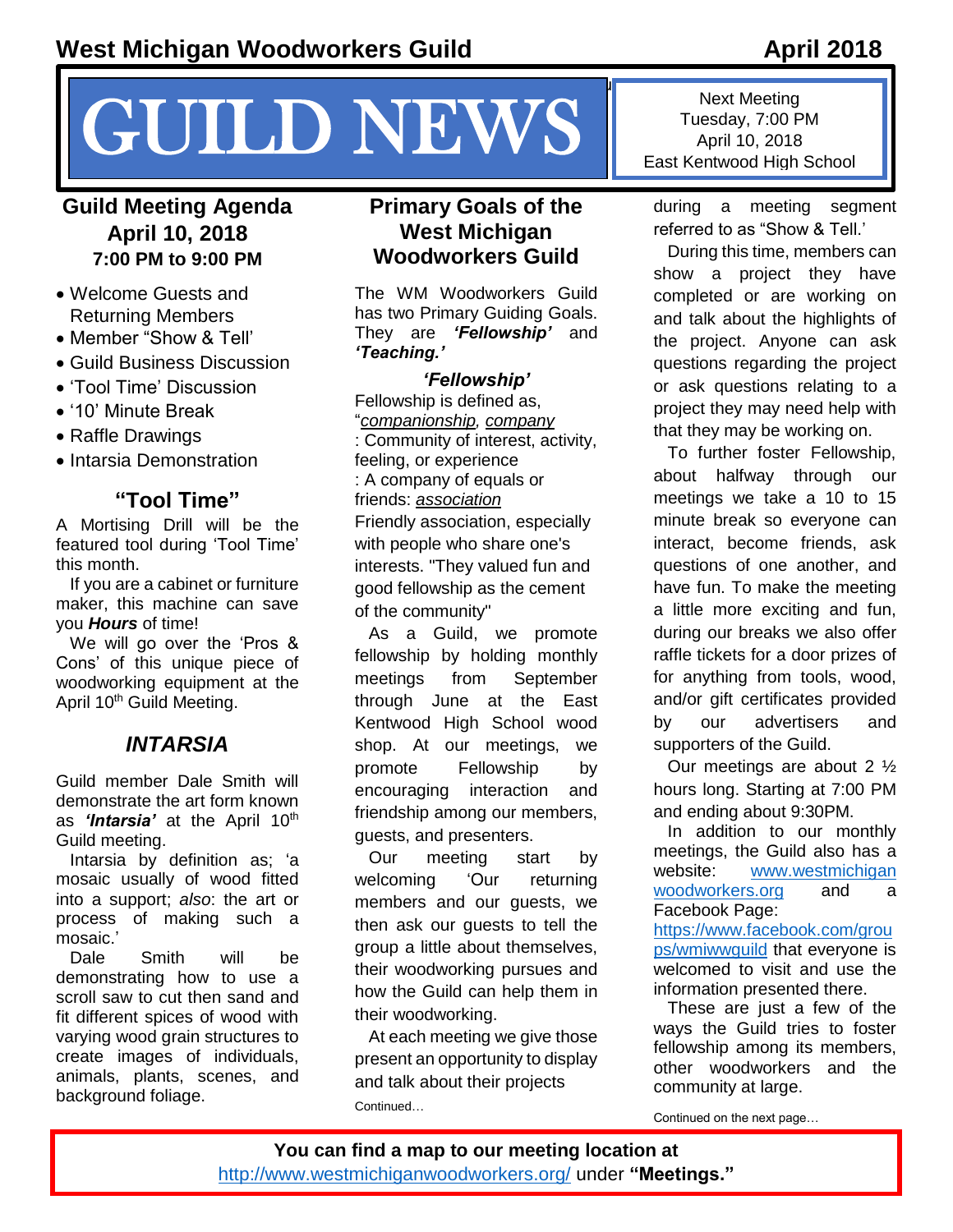#### *Teaching Woodworking Skills*

The Guild fosters woodworking training during each of our meetings. We always try to have an 'In-depth' presentation on at least one woodworking topic or skill. A Guild member who is highly skilled in that particular area of woodworking presents each topic we cover. Alternatively, we may have a manufacturer's representative present to show us the best way to accomplish a woodworking related task, such as how to glue up wood panels.

Guild training presentations include anything from wood finishing to the use of a particular hand tool or piece of woodworking equipment, wood joinery, cabinet building, or even computerized drafting (*Sketchup*) and router use (CNC).

The list of topics we cover to foster woodworking training is endless. The topics we cover in our Guild meetings is guided by the desires of the general membership as to what they want to focus on at any one of our ten monthly meetings.

Woodworking training is not what it used to be in years gone by. Years ago, you learned 'Woodworking' by receiving 'one-on-one' training by a master woodworker. Today, to become knowledgeable in woodworking techniques and to gain a knowledge of the use of woodworking tools and project building, it is up to the individual who wishes to do woodworking and to learn the 'Tricks of the Trade' on your own.

Today, you need to attend Woodworking Guild meetings, find for yourself 'self-teaching' woodworking-training materials such as on-line videos, CD's, trade magazine articles or professional operated training schools and seminars.

While doing the items previously noted, ultimately you need to go on your own into your wood shop and try to build a project using what you have learned from the training material you have reviewed and the Guild meetings you have attended.

You need to accept the fact you will have 'Trial and Error,' experiences! Plus, you need to give yourself time and have the patience to lean woodworking.

You also have to have the determination to 'Try and Try Again and Again' before you will be able to create the 'Grand' projects you wanted to build on 'Day One' of wanting to get involved into woodworking!

The WM Woodworkers Guild works hard to help you achieve your goal to become an excellent woodworker and to overcome the loss of one-on-one training. We do so by offering what could be referred to as a 'Demonstration' approach to woodworking training. At some meetings, we even provide 'hands-on' opportunities for members to create different hand-made tools used in woodworking.

In effect, WM Woodworkers Guild Meetings are a resource in helping you reach your original goal of creating beautiful woodworking projects.

To help you even more, we offer our members free 'Mentoring' with one or more of our Guild Members. This free one-on-one training is our way to help you become the woodworker you wanted to be when you began your quest to get involved in woodworking.



# **Creating A Fish Landing Net**

If you missed seeing how to create a Fish-Landing Net at our March 13<sup>th</sup> meeting, you missed a great presentation of woodworking skill by Guild member Sam Lacina!

Sam demonstrated his skills by showing us how to bend multiple layers of 11/2" wide by 3/16th thick wood strips around a fishnet form block without using steam.

He then went to showed us how to use 2" X 12" to 14" slices of an automobile inter-tube to wrap/clamp the wood layers around the net form and use the extensions of the wood strips to create a handle using handle form block at the same time.

Sam kept our attention by telling the audience about his good experiences, his repeated failures, and his successes of learning how to make 100's of landing nets. Landing Nets that he made and sold for up to +\$600 ea. for over 20+ years!

To make the presentation even more interesting, he called upon Guild Board member John Pflug to put on coveralls and to become his assistant in the creation of a landing net. By doing so, he kept everyone's attention. By Sam and John working together, they created a fun filled atmosphere throughout the presentation.

Because Sam's presentation was so captivating, our Guild cameraman became so absorbed by what he was seeing he forgot to take any pictures! Unfortunately, as a result, we do not have any pictures to show you the highlights of what was a *'Great Presentation.*' **Thank You Sam!**

**Make coming to our meetings even more fun to attend!** *Bring a Friend!*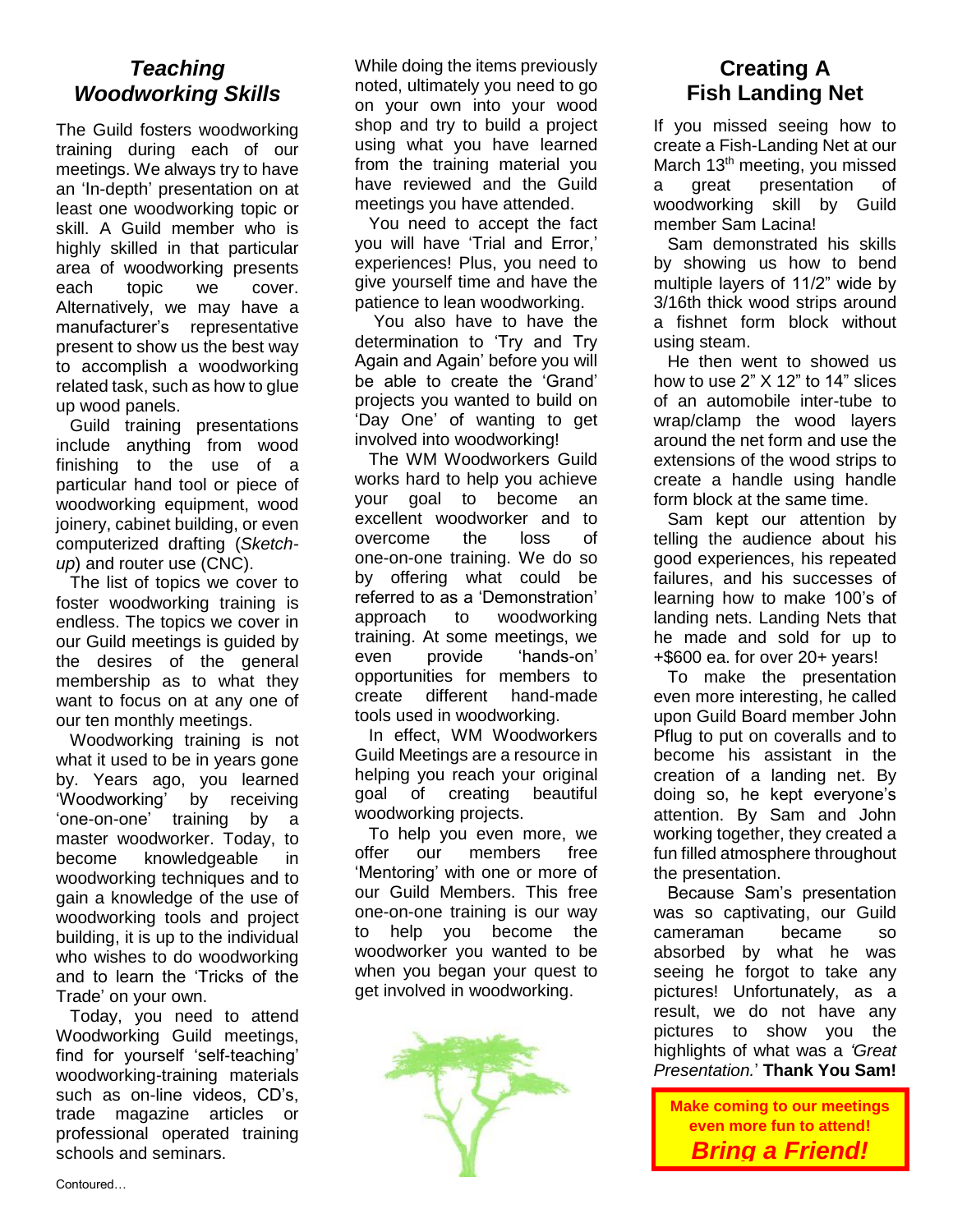#### **Survey Results**

At the November 2017 Guild meeting, a survey was taken on the woodworking topics members wanted to learn more about. Here are the results.

| <b>Wood Finishing</b>      | 13           |
|----------------------------|--------------|
| <b>Hand Tools</b>          | 8            |
| <b>Power Tool Usage</b>    | 7            |
| Joinery                    | 6            |
| Sharpening                 | 5            |
| <b>Mentorship Services</b> | 5            |
| <b>Saw Mills</b>           | 4            |
| <b>Marquetry/Inlays</b>    | $\mathbf{2}$ |

At our March 2018 Guild meeting another survey was taken during our **'Tool Time'**  meeting segment to learn what 'Tools' the Guild members were most interested in learning about. The survey results were:

| <b>Mortising Drill</b>        |   |
|-------------------------------|---|
| <b>Router Use/Pin Routers</b> | 3 |
| <b>Track Saws</b>             | 1 |
| <b>Festool Domino Tool</b>    | 1 |
| <b>Bosch Glide Miter Saw</b>  | 1 |
| <b>Compound Miter Saws</b>    | 1 |
| <b>Wood Scrapers</b>          | 1 |
| <b>Spoke Shaves</b>           | 1 |
| <b>Band Saw Tune Up</b>       | 1 |
| <b>Hand Saws</b>              | 1 |
| <b>Dremel Tool Use</b>        | 1 |

To date the Guild has held a number of presentations on many of the requested woodworking topics and 'Tool Time' tools and we will have more in the future.

Because there are more topics and tools than we can cover in our ten month meeting season, the Guild Board has tried to help members to learn much more about woodworking topics and tools by posting articles on our Facebook Page at:

[https://www.facebook.com/grou](https://www.facebook.com/groups/wmiwwguild) [ps/wmiwwguild](https://www.facebook.com/groups/wmiwwguild) and listing information sources on our website of:

Continued…

[http://www.westmichiganwoodw](http://www.westmichiganwoodworkers.org/) [orkers.org/](http://www.westmichiganwoodworkers.org/) under the heading of 'Links'

If you have not taken advantage of these two sources of information, you really need to take a few minutes to explore each Internet location. You will find a wealth of woodworking knowledge at each.

FYI, all West Michigan Woodworkers Guild members can post ideas, experiences, suggestions, and items for sale or requests for items they wish to buy on the Guild Facebook Page for *FREE!*

All Guild members are also encouraged to submit *FREE* advertisements for equipment & tools for sale or desired and articles and/or ideas for articles to appear in the Guild's monthly Newsletter by simply sending your ads and ideas to:

[newsletter@westmichiganwood](mailto:newsletter@westmichiganwoodworkers.org) [workers.org](mailto:newsletter@westmichiganwoodworkers.org)

#### **Buying Woodworking Tools and Equipment**

In the March Newsletter, we said we would discuss how to equip a woodworking shop with tools and equipment. *So here we go***!**

Last month we also showed you one of the most outstanding examples of an early 20<sup>th</sup> century tool chests.

#### **The Henry Studley Tool Chest**



The above image was acquired from Fine Wood Working Magazine https

Continued …

Keep in mind it took Henry Studley over 30 years to acquire this remarkable set of tools, while at the same time, he had to repeatedly modify his chest to hold them!

What was true a 100 years ago, is also true today. Most 'Mature Woodworkers' have taken years to build up and equip their shops. Many have upgraded their tools and equipment 3 or 4 times to get the tools and equipment they now have in their shops.

Most 'Newbies' cannot afford to buy all new, top quality tools or equipment! The demands of your career, the needs of your family plus the cost of all brand new tools makes it impossible to fully equip a woodworking shop on day one!

One of the most difficult challenges in buying tools and woodworking equipment is, 'Where do I find the tools that I can afford and that I can use to do good woodworking?'

The answer to this challenge is neither simple nor quick. First, the supporters of the Guild desire to be given due consideration when buying tools and equipment. However, so does your budget and your intent to use the tool you want.

Sometimes a low-cost tool is a good buy, sometimes not. It all depends on how often you intend to use the tool!

Sources of good inexpensive tools are garage sales, estate sales (Estate Sales.Net), or pawnshops. Tools from Dad's, Grandpa's workshop might also be available to you.

To know a good tool when you see it takes a knowledge of tools. To acquire that knowledge it takes time read articles about tools and equipment and to tirelessly shop at the locations suggested above.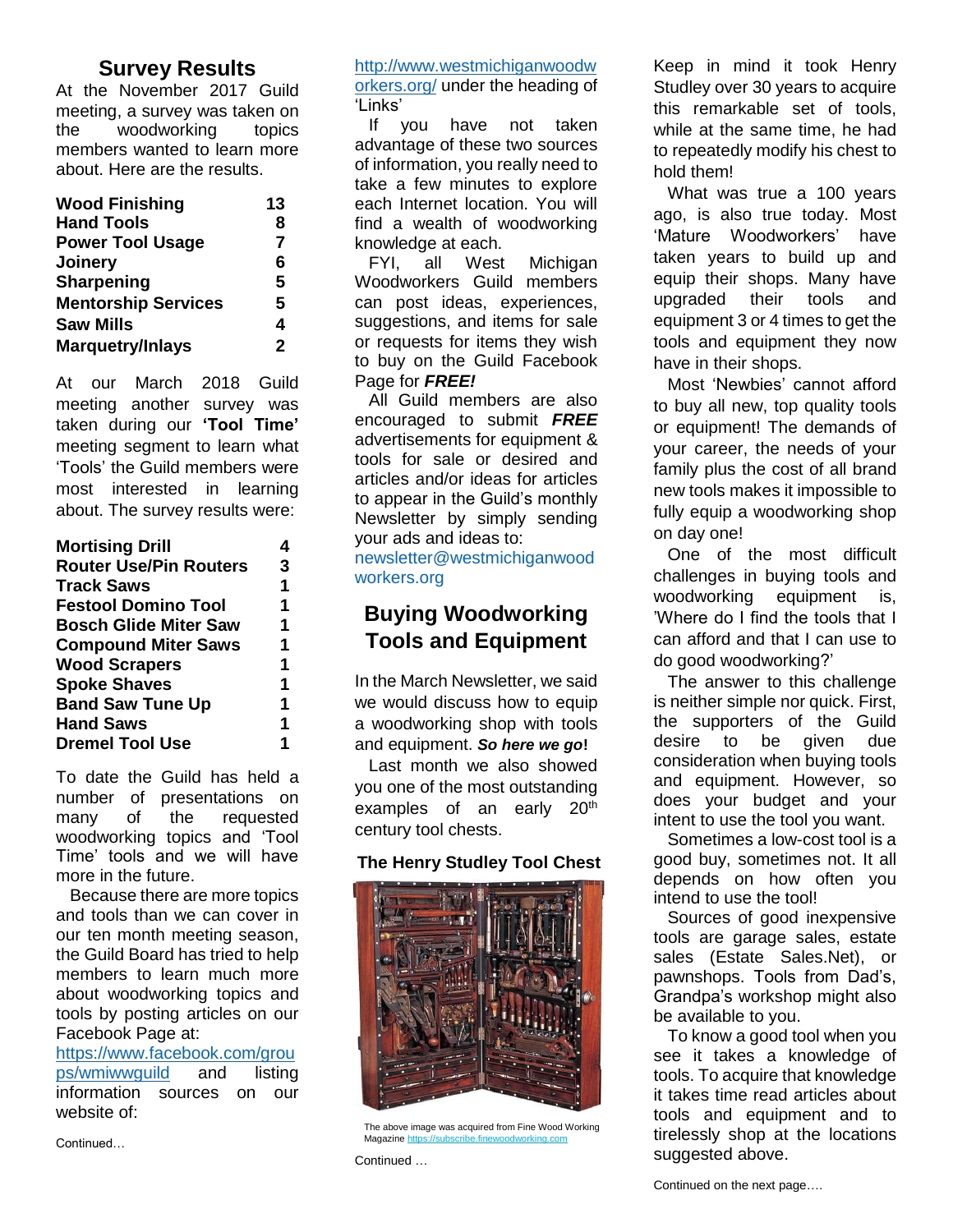There are diamonds out there at the right price and when you spot one, BUY IT!

Remember, 'There will be days when you will be able to buy '\$20.00 Bills' for a 'Dime,' BUT you MUST have the 'Dime!' This advice has proven to be true many times when buying tools, supplies, and equipment for my shop!

You have to have a budget for the tools and equipment for your shop. You also have to have a ready supply of cash to buy tools when you find them at the right price.

You should put aside \$10 to \$20 a week if you are serious about buying tools.

It will take going to 5 to 10 Garage Sales or Estate Sales to find just ONE good deal. Other sources of good used tools are E-Bay, Craigslist, and the Bargain Corner in the Want-Ads in the newspaper.

For example, looking in the Bargain Corner of the GR Press I found listed a 'Brand New' 'never used' Powermate 3520B Wood Lathe with a 20" bed extension and all the accessories for \$3,000.00. I immediately went to the owner's home, and bought the lathe for \$2,700.00 CASH! The list price for this lathe is \$4,500 plus tax!

Many times at garage sales or estate sales, you will find that unfortunately, Dad or Grandpa has passed away and the family is selling his tools just to get rid of them. Plus, they have no idea what the tools do or are worth.

If Dad or Grandpa was a woodworker or machinist, this is where you can buy \$20 tools, supplies, and equipment for a Dime! This may sound heartless but it is real life. Rest assured however, whoever owned the items you purchased would be happy knowing you will be using their tools to making projects for your family and friends!

#### **Spring is Here!**

Everyone has heard the phase, 'Time for Spring House Cleaning!' However, how many woodworkers have you everheard say? 'Time for Spring Shop Cleaning!' I bet however, you have heard. 'What is good for the Goose, is good for the Gander!' If the latter is true, then both your house AND your woodshop should get a good cleaning this spring!

If spring house cleaning is a good thing, so is cleaning and keeping your woodshop well organized a wise project! A clean and organized shop is a safer shop! Doing woodworking safely is as important as doing quality woodworking.

Clutter in a workshop is one of the greatest barriers to efficient and safe woodworking. Floors and benches covered with sawdust, tools, half done projects, scraps or what have you, will cause you trip, fall, make mistakes and most likely be the root of all evil that can befall you and/or your special projects.

So, this Spring, take a couple of hours, clean off your work benches, put your tools back where you can find them next time, organize your work areas, get rid of the trash and clutter, sweep the shop floor, throw away some of your 'priceless' 'cut-offs.' Empty your dust collection bags make sure your ducting for your dust collection system is free of debris and not blocked in any way. Clean or wash your cloth dust collection bags and all your air filters per the manufacturer's instructions. Make your shop safe and easy for you to enjoy yourself when doing what you love to do, Woodworking!

*Happy Spring Cleaning!*

# **Buying Used Tools**

Buying used woodworking tools and equipment is both an art form and a science. It takes self-training and practice.

Sometimes buying used woodworking tools and equipment is like baseball games, you win a few, you lose a few and others are rained out! One good source of woodworking equipment is 'Factory Reconditioned' equipment. When looking for 'Budget Wise' woodworking equipment don't overlook contacting the manufacturer of the product you are looking for and see if they have Factory Reconditioned equipment available directly or through a subcontractor. Many times this will save you 30% to 50% of the retail price plus have a warranty!

Sometimes at an Estate Sale of a former woodworker, you will find a tool that was purchased in the woodworker's later days that they always wanted but never had. But they were determined they were going to have it before they passed. So they bought a high quality, high priced tool and then only used it once or twice then passed away happy they bought it. Now the family is selling it for less than half price because they just want to clear out the woodworker's shop.

Even very expensive unused tools and equipment can get dirty and rusty. However, with a little tender loving care and cleaning you can purchase some excellent older tools at a very good price.

Taking this approach to tool and equipment buying takes time. But sometimes you have more time than money. Especially if you are young or just getting starting in woodworking and have other financial responsibilities.